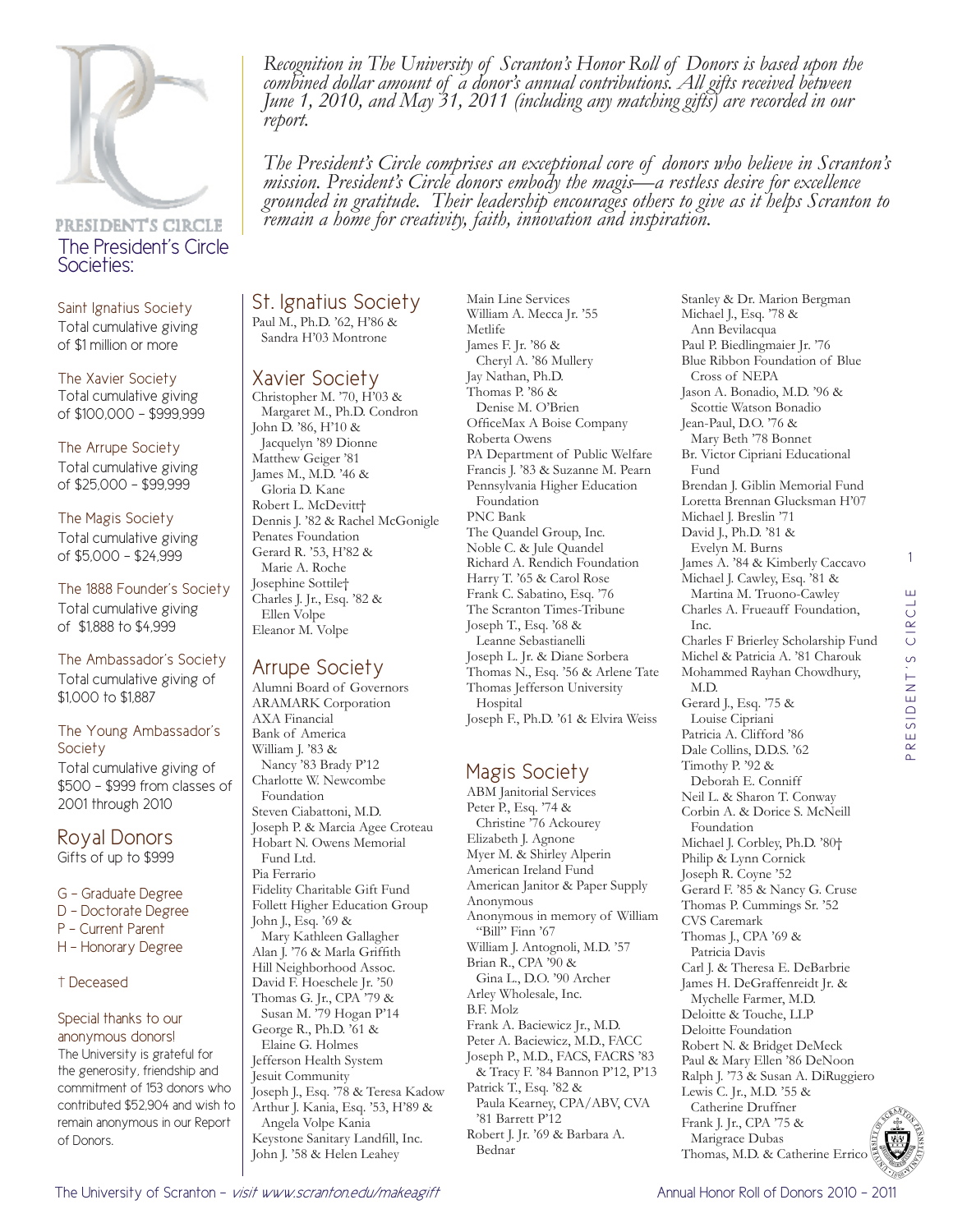Michael C. '79 & Marylee Fairbanks Angelo L., M.D. '86 & Amy M. Falcone Mary Beth A. Farrell, CPA '79, H'10 Roger Fell Michael J. & Bernadette H. Franceski Kevin T.J., D.O. '89 & Marie Monique G'04 Franks Friendly Sons of St. Patrick Sean J. '99 & Allison Gaffey GAMCO Investors, Inc. Thomas & Kathleen, Ed.D. Gaval P'12 Andrew M. '98 & Michele G. '98 Gilfillan David M., M.D. '80 & Kathleen M., M.D. '80 Guarnieri Katie Gummer Joseph P., MBA '90 & Salynn K. Hanlon Harvard Maintenance, Inc. Patrick J., CPA '83 & Mary R., CPA '85 Haveron Edward J. Jr. '61 & Margaret A. Hayes Robert T. H'10 & Ellen Healey Heidrick & Struggles, Inc. hemmler + camayd Architects Frederick A. Jr., M.D. '75 & Theresa Hensley Robert P. '67 & Genevieve Hickey Daniel J. & Joan P. Hilferty P'13 The Hospital & Healthsystem Association of Pennsylvania Mark A. '77 & Barbara A. Hoy Riaz, Ph.D. G'80 & Atiya Hussain Independence Blue Cross Integra Business Systems International Education Foundation Theodore '61 & Rosemary Jadick Jewish Communal Fund JLS Cost Management Systems, Inc. John Charles & Kathryn Redmond Foundation Elizabeth S. Jones James & Kathleen M., M.D. '96 Joyce Evan G. Schapiro & Belinda M. Juran, Esq. '81 Timothy J. '87 & Karen F. '88 Kacani Christopher J. Kane '86 & Kathleen M. Granahan Kane, Esq. '88 Eugene J. Kane Sr. '54† Joan Kane John Kellett Kiwanis Club of Scranton James J. '81 & Teresa Lynn '82 Knipper Christopher J., D.M.D. '92 & Bridget K. Kotchick Bernard M. Kottler '40† Carl Robert Kuehner Paul J. Kuehner COL Zim E, USA, Ret. & Patricia P. G'76 Lawhon Edward R., Esq. '68, H'01 & Patricia Leahy Charles A., Esq. '75 & Margaret D., Esq. Lenns John J., M.D. '88 & Regina, D.M.D. Lepore Saul M. '61 & Sharon K. Levy Carl & Tina Lisman James J. Loftus, M.D. '66 & Cecilia Soto-Loftus Long Island Community Foundation The Luzerne Foundation George V., Esq. G'71 & Patricia B. Lynett Michael C. Jr. '95 & Elizabeth A. '96 Madden Maiden RE LLC Margaret Briggs Foundation

John P. Martin, Ed.D. G'57 Marzen Financial Management Leo V. '83 & Judy Marzen John C., Esq. '71 & Catherine C. Mascelli Lawrence & Elizabeth Mazzeo P'14 Mark R. '72 & Carol McDonough Thomas J., Esq. '79 & Monica '78 McGonigle Michael J. '81 & Linda '80 McGowan Michael P. McHale '85 & Jean Marie Sweeney-McHale Dr. Vincent K. & Lisa A. McInerney McKinsey & Company, Inc. Kevin & Mary Katherine '92 McNeill John S. Jr., M.D. '80 & Geraldine, M.D. Mercer Metropolitan Life Foundation James A., Ph.D. '61 & Mary P. Mezick Frank A. Milani, M.D. '55 Miller Family Foundation William F. III '71 & Patricia Miller Patricia Moran, Esq. '81 I. Leo H'09 & Ann H'98 Moskovitz Kevin J. & Kelly I. Murray New Era Techologies, Inc. Kevin J. '80 & Katherine C. '81 O'Brien William C. '59 & Jane L. O'Malley Oppenheim Foundation Jane Oppenheim H'04 Oxford League, Inc. Paramount Group, Inc. Paul Arthur Lamendola Foundation Joseph A. Perfilio, D.C. '51 & Mrs. Marjorie Campbell-Perfilio, in memoriam devotissimam: Christopher Jason Perfilio '95, posthumously Platinum Maintenance Services Corp. PNC Financial Services Group Post & Schell, P.C. Prudential Financial R.N. Demeck Roofing & Siding, Inc. Reconstructive Orthopaedic Associates II, P.C. Vincent F., Esq. '80 & Eileen T. '82 Reilly P'11, P'14 Riverside Partners, LLC Alfred M., Ph.D. '60 & Kathleen Rotondaro S.R. Wojdak & Associates, LP Saint Peter's Healthcare System Stephen E., Esq. '80 & Cynthia C. Sandherr Sanofi -Pasteur Hugo & Kathleen, Esq. '80 Santora Robert Johnson & Teresa M. Schafer '81 Scranton Area Foundation SEVEN Fund, Inc. Patrick W., Esq. '78 & Jane L. Shea Virginia P. Shields James M., CPA '86 & Elizabeth Slattery Anthony P. '85 & Sharon Smurfit Sordoni Foundation, Inc. Joseph K., CPA '70, G'74 & Suzanne V. Speicher Craig J. Steel '99 Steelpoint Capital Partners, LP William P. '90 & Christine M. '90, G'92 Stoffel Thomas J. Sr. & Salsey D. Sullivan Sweeney Family Foundation John P. '61 & Jean M. Sweeney John P. Jr. & Davida Sweeney P'14 Temco Service Industries, Inc. Timothy J. Finnerty Memorial Fund United Way of the Capital Region John & Mary Valvano Brian & Donna Walsh P'12, P'13

Robert E., M.D. '51 & Katherine E. Weibel

#### Founder's Society

Accenture, Inc. ACE American Insurance Co. Allied World Assurance Company Anonymous Association of Independent Colleges & Universities Vincent M. & Ann K., D.M.D. '88 Astolfi AXA Equitable Life Insurance Company Todd West & M. Stacey Bach, Esq. '97 Walter F. & Christine Bagdzinski John F., Ph.D. '65 & Delma Bagley Harold W., Ph.D. & Paula Baillie Bank of America Gregory Philip & Louise O. Banks P'11 William J., M.D. '82 & Sharon Belles Mark J. Biedlingmaier '80, G'80 David C., Ph.D., J.D. '69 & Sara Mayes Blake Peter Q. & Sally E.P. Bohlin Eric D., Esq. '92 & Elaine M. '92 Brophy Rodney D. III, Ph.D. '54 & Josephine Brown Brucelli Advertising Burkavage Design Associates William J. Jr. & Judith G. Burkavage Bernie Grzelak & Kathleen H. Burke '00 Peter M., CIMA '83 & Lesa I. Butera Joseph A. Caputo '56, G'61 Matthew A., Esq. & Marion, Esq. '83 Cartwright James F. & Mary Casey Matthew M. Casey Paul & Ann Casey Paul R. Jr., M.D. '71 & Kathleen Casey P'14 Peter J. '84 & Kathleen M. '84 Cassidy Frank Caulson '62 CECO Associates, Inc. David J., Esq. '77 & Jacqueline Ceraul P'12 Timothy S. & Mary-Irene Chodaczek P'11, P'12 David E. & Eva E. G'95 Christiansen Joseph F. Cimini, Esq. '70 Angelo R. '60 & Nancy Jean Cinti Eileen J. Cleary '82 James G. P., M.D. '56 & Brigitta Collins Community Foundation of the Low Country Hon. Richard P. '46, H'83 & Marion Conaboy Michael A., Esq. '79 & Sandra Connolly William G. Jr. '59 & Clair C. Connolly Nancy Costello Coventry Health Care John J., CPA '80 & Lisa A. Cox P'13 Thomas P. '67 & Elizabeth C. Cunningham John J. Daly '84, G'95, P'13 F. Dennis, M.D. '68 & Grace Dawgert Mark F. '85 & Karen Degenhart Jerome P. '75, G'78 & Lynn M. G'80 DeSanto Eugene J. Donahue '68 Sean M. Dougherty '90 & Catherine A. Lampey-Dougherty, CPA '90 Lauren Dowd '02, G'03 Mary Doyle Joseph H., Ph.D. & Andrea V., Ph.D. '87 Dreisbach John J. Sr., Esq. '51 & Joanne M. Dunn Jeremiah W., M.D. '65 & Marion Eagen Eckert Seamans Cherin & Mellott, LLC Eisler Revocable Trust Paul F., Ph.D. '64 & Rosemarie Fahey

2

ш

PRESIDENT'S CIRCLE

PRESIDENT'S CIRCL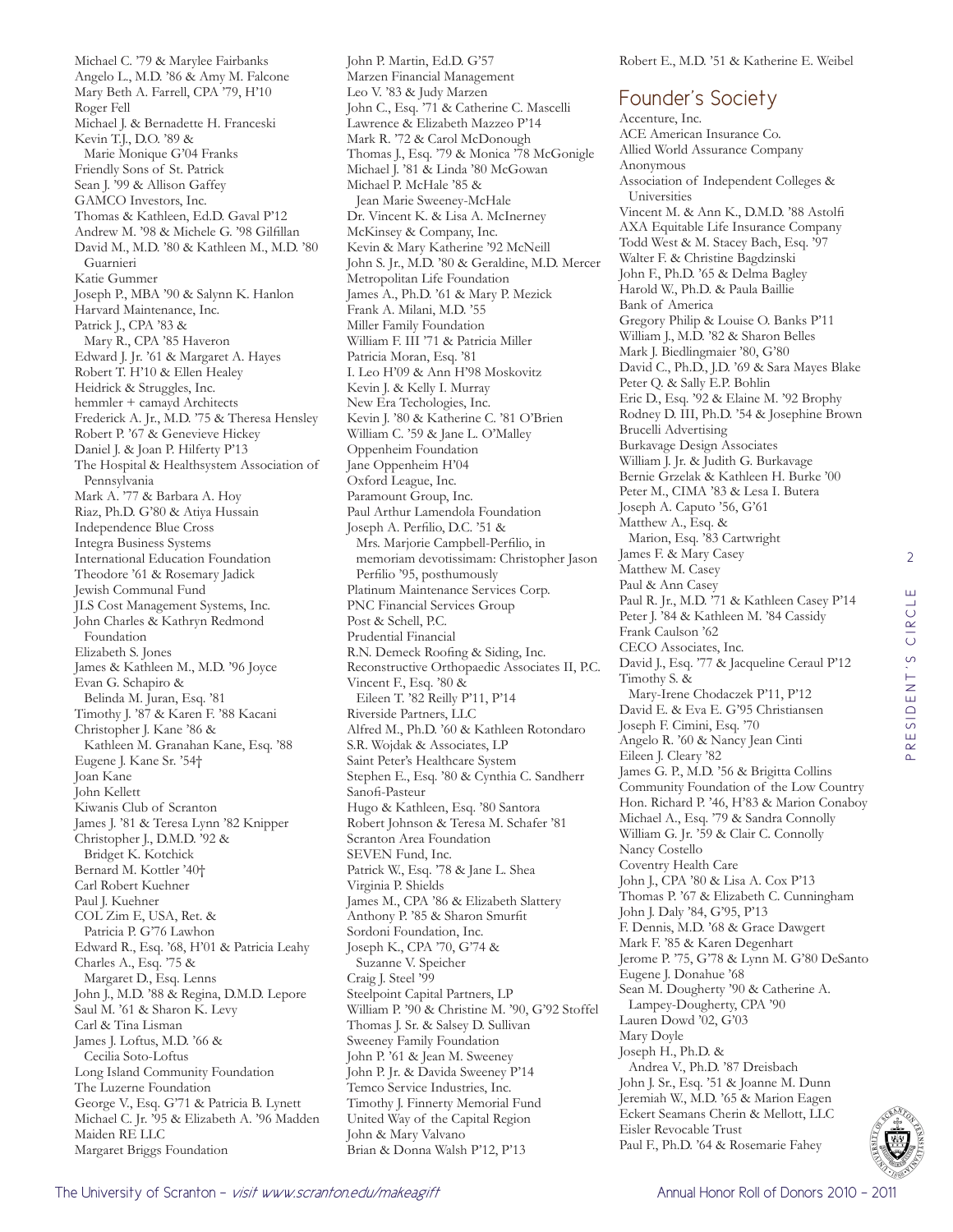Raymond M. Fallon '81 John J., CPA '57 & Nancy Farrell FAScore LLC Theodore L. '59 & Marilyn Y. Ferraro John J., M.D. '60 & Joyce Ferry Thomas J. Jr., Esq. '57 & Jill Foley Frontier Capital Management Co. Neil A. '56 & Miriam Gallagher Michael & Julia Giunta P'13 John J. & Carmella Gregory Grosvenor Capital Management, L.P. Kevin B. Grzelak, CPA James M., D.P.M. '80 & Joanne Haggerty Mark A. Hemenetz, CFA '78 & Maria Figiel-Hemenetz '78 Rick Hutchison & Maureen A. Hirthler, M.D. '79 Thomas P., Ph.D. & Margaret M., Ph.D. Hogan Holy Redeemer Health System HSA Associates Consulting Engineers Michael T., Esq. '91 & Michele R. Hughes Robert & Janice Huylo Dr. Albert & Jenny Internoscia Islamic Association of NEPA Jaros Baum & Bolles Consulting Engineers John J. Gregory Co., Inc. John M. Johnson, D.D.S. '81 Stephen P., Ph.D. '84 & Colleen A., M.D. '83 Joseph George '52 & Margaret Kahanick Edward M. & Christine A. Kane P'12, P'14 William M., M.D. '43 & Ruth Kane Stephen F. '68 & Susan G. Kaye James M. Kelly '64 John J. Kenny, Esq. '85 & Mary Beth Hogan, Esq. William P., Esq., Ed.D. '67 & Pamela F. Kiehl Edward J., Ph.D. '55 & Catherine Kollar Thomas S. Kucinski '85 Anthony J. & Carol H. Laboranti John F., Esq. '84 & Claudine Lanahan Thomas M., Esq. '70 & Laura Lawler Patrick F., Ed.D. & Amy M. Leahy Brian P., D.M.D. '92 & Alisa M. '92 Loftus Daniel P., MSW, MS '68 & Barbara J., Ph.D. G'82 Loftus Terence P., M.D. '89 & Maria Lonergan Lawrence R., CPA '81 & Keli M. Lynch Thomas P. '86 & Sharon '86 Lynch Edward J. Jr. '65, H'93 & Lynda Lynett William R. '72 & Mary Jean Lynett Albert J. Magnotta Joseph Mangini P'14 Marsh USA Claude R. Martin Jr., Ph.D. '54, G'63 Alan R. '68 & Patricia M. Mazzei James D., Ph.D. '79 & Nancy M. '79 McCurry Michael J. '71 & Patricia C. McDermott James Hagan & Tracey M. McDevitt Hagan, Esq. '93 Frank J. McDonnell, Esq. '60, H'08 Robert McGinly Jr. P'12 Francis T. Jr. '73, G'75 & Rose M. McMahon Stephen T. Michel '92 Edward B., Esq. '93 & Melissa Micheletti Michael A. Molitoris P'11, P'13 & Sandra S. Pensieri Molitoris, D.P.M. P'11, P'13 Joseph M. Montella, M.D. '80 Philip Jr. '90 & Ellen M. '90 Mooney Morgan Stanley Smith Barney John M., Esq. '89, G'91 &

Danielle M., Esq. Mulcahey Lawrence R. & Andrea J. '97 Mulrine Michael & Kelly Rose '88 Mulroy Francis J., Ed.D. '66 & Francine S. Murphy Morey, Esq. H'12 & Sondra H'87 Myers Nick C. Naro '95 & Mary Ann A. Groncki, DSW '94 Robert D. Naso '92 & Shalini Jaisinghani Joseph A., V.M.D. '74, G'77 & Kerry Jo Nebzydoski James A., Esq. '66 & Alice M. Noone R. Barrett, M.D. '61 & Barbara A., BSN Noone O'Brien & Ryan, LLP Paul J., Esq. & Lorraine A. Ondrasik Robert & Barbara O'Neil Louis J. '61 & Joyce Orban Robert J. Jr. '96 & Colleen E. '98 Pachence Rev. G. Donald Pantle, S.J. Richard H., Ph.D. & Margaret R. Passon Owen J. & Mary Patterson P'12 John G. '63 & Linda Paulishak The Philadelphia Phillies Jerry Pindar Alexander T. Plonsky '50 Sidney J. Prejean, Esq. '72 & Melinda C. Ghilardi, Esq. '80 PricewaterhouseCoopers LLP John B. Pryle '60 Kathryn Quigley Brian J., CPA '87 & Carolyn M. Quinn Robert E. & Catherine Quinnan Robin M. Raju '04 Mary Jo Ranton Michael A. '90 & Wendy Raso Brian L. '77 & Mary Reach Reilly, Janiczek & McDevitt, P.C. Wayne A., Esq. '79 & Lisa Risoli Gregory S. & Veronica Rom P'14 William L. Jr., Esq. '69 & Patricia E. Roughton John P. Scian, M.D. & Margaret Mary Sacco, M.D., FACS '82 Walter E. '74, G'79 & Rita Sack The San Diego Foundation Stephen Searl & Elizabeth Casey Searl Vincent & Louann Sellecchia Sean K. Shanley '91 Daniel A. '83 & Judith '85 Shea Michael K. '99 & Susanna '01 Short Vincent N. & Ellen M. '83 Sica Joseph D. Skoritowski '81, G'98 Geoffrey C. Speicher '97, G'99 LTC Michael E., USA, Ret. '64 & Cindy Stamilio David F. '83 & Jeanie Steinmetz Edward J. Jr., CPA '81, G'98 & Barbara A. Steinmetz P'13 Gerard D. Sr., CPA '67 & Kathy J. Straub Bertin Marc Jr. '78 & Joan Stuckart Steven J. Suriani '92 & Georgia L. Shafer Suriani Glenn R. Sykes '81 Timothy J. Casey Memorial Scholarship Fund Gerald P., M.D. '63, H'99 & Mary B. Tracy Richard R. Volack, Esq. & Chryssa V. Valletta, Esq. '95 Joseph M. Vaszily '95 Adam L. '51 & Joan Verchinski Vistacom, Inc. Drew Von Bergen '61 Alexander Vozos Wallenpaupack Vet Clinic Ian P. Walsh '02 Steve P. Walter '83, G'85†

Andrew J. '79 & Dorothy Ward Charles V., Ph.D. '71 & Mary Anne Watson Paul J. '50 & Maryann C. Weir Robert S. '68 & Marilyn Weiss David John '73 & Mary Williams Wilson, Elser, Moskowitz, Edelman & Dicker LLP Christopher M. '87 & Darlene Wolfington Lee P. Wontroski & Mary F. Engel, Ph.D. Richard A., Esq. '70 & Jeanne C. Yarmey

#### Ambassador's Society

A.J. Guzzi General Contractors ABS Investment Management, LLC Alpha Sigma Nu Joseph J., M.D. '87 & Patricia Andrews Peter J. Jr., M.D. '81 & Gail Andrews Anonymous Apollo Security, Inc. Richard C., CFP, CLU, ChFC & Mary Alice Argust AstraZeneca AT&T Corporation Ayers Saint Gross, Inc. Patrick J. '69 & Barbara J. Bagley Robert A. Bailey '47 Robert H. '54 & Pam Baldi The Honorable Michael J. '78, G'78 & Linda D., M.D. '77 Barrasse Carl E., M.D., MACP '60 & Kay Bartecchi John P. & Christine M. Barton P'11 Dr. James I. Wimsatt & Rebecca S. Beal, Ph.D. John, Ph.D. & Patricia Beidler Paul S. Berger, Esq. '54 Gary A. Bernabe '78, P'13 & Patricia P. Parise-Bernabe '80, P'13 Joseph A. Bertolino, Ed.D. '86 & Bil Leipold Robert M. Bessoir '55 & Donna M. Eget Bessoir, D.O. '89 Richard, D.M.D. '83 & Elena-Lee, D.M.D. Bevilacqua Dr. Daniel Hartl & Christine Blazynski, Ph.D. '76 Matthew E., CPA '92 & Shelley A. '92 Bogusch David J., M.D. '82 & Susan F., M.D. '84 Borys Rev. Ronald P. Bowman '78 Robert J., Ph.D. '63 & Elizabeth Boylan Ellen M. Boyle, Esq. '84 Harmar D., M.D. & Leslie W. Brereton Daniel T., Esq. '85 & Karen Brier Kenneth J., M.D. '94 & Megan Brislin Brookbridge Consulting Services, Inc. James I. '88 & Jean Brown Mark C. Buggy '97 Ray E. Burd George K. Butson John C. Norcross, Ph.D. & Nancy A. Caldwell '08 John C. Cardone, M.D. '82 & Melanie Filipczyk-Cardone '82 Charles E., Esq. '75 & Kathleen Carey Vincent Carlesimo Carroll Enterprises, Inc. Joseph & Toni-Ann Cary Stephen J. & Ellen M., Ph.D. Casey Richard & Joan Cassin Eugene Jr. & Mary E., Ph.D. '81 Cassis Donald & Jane Cawley Peter J. Cawley, M.D. '96 Joseph Chandler P'11

3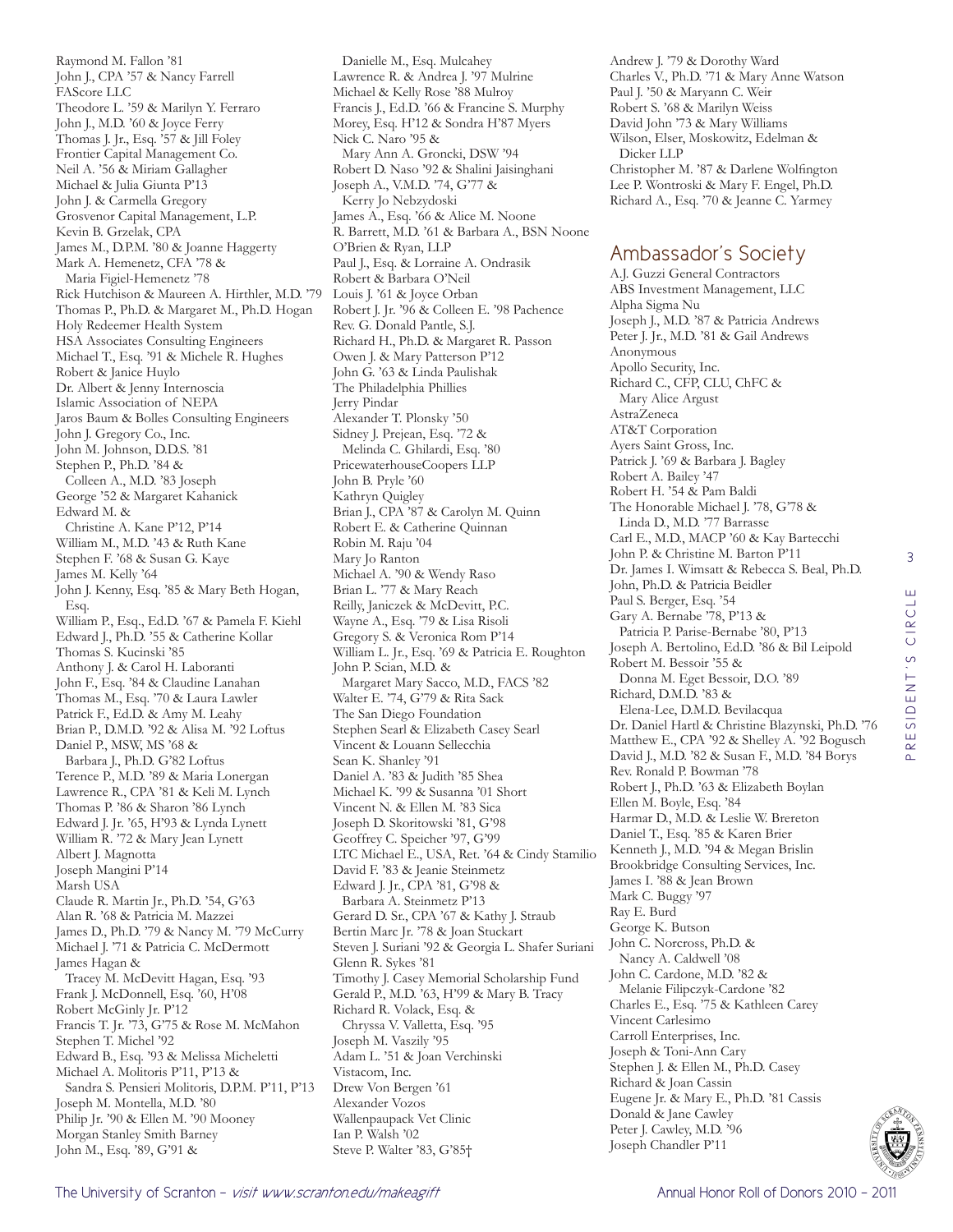Sylvester T. Chapa '57 Daniel J. & Beverly Chermak Mark E., Esq. '74 & Jane Chopko Louis J. & Therese S. Ciabattoni Cisco Systems, Inc. CIT Group, Inc. **Citigroup** Daniel P. & Agnes Coakley Donald J., CPA '72 & Mary Coleman Joseph S. Collins III '90, G'90 & Mauri E. Haggerty Collins Robert J. '82 & Elizabeth '82 Collins Community Presbyterian Church of Malverne Jay A. Conklin '81 William J. Corcoran, Esq. '64 Stephen Cosminski, CPA '75, G'77 James R. Costello Jr., Esq. '64 Peter, Esq. '90 & Allison Coviello Mary C. Cruciani, M.D. '76 John J. III, Esq. '64 & Martha R. Cunningham Robert M. D'Alessandri, M.D. & Beatrice Heveran Sara E. Daly '97 Philip G. G'76 & Judith Decker Michael D., Ph.D. '63 & Rosemary DeMichele Deris Pharmacy, Inc. James '95 & Gail M. Devers Diamond K, Inc. Dennis M. '79 & Colleen J. Dolan P'13 Joseph P. & Regina A. '89 Donohue Joseph F. Doyle '82 Joseph T., CPA '69 & Judith A. Doyle Daniel J. Dunn '72, G'74 Jennifer L. Dunworth '93 Durkin & Durkin, LLP Gerald M. '68 & Mary S. G'72 Durkin Michael A. & Barbara F. Durkin P'11 Thomas E. Durkin '49 Matthew C. Dwyer '97 George F. '82 & Jamie P. Evans John L., M.D. '51 & Marigrace C., Ed.D. Fahey Michael Fasciana John J. Fendrock '48 Francis M. '86 & Maura M. Fetsko Herbert & Maribeth Finn W. David, M.D. '88 & Mary L. FitzPatrick CAPT Patrick J. Flanagan, USN, Ret. '72 Robert '74 & Gretchen Fleese Fordham University Thomas C. & Lois B. Frank P'12 Victor P., Ph.D. '59 & Sandra D. Frattali William J., Esq. '74 & Diane Fries Greg Gagorik Angelo & Marise '83 Garofalo Rosellen M. Garrett, Ph.D. Joseph L. & Lisa Gatta P'11 Gelb Foundation John M. Genova, Esq. '76 Albert, DMD & Diana Giallorenzi Joseph Golden Kirk E. Gorman Leonard G., Ph.D. & Deborah J., Ph.D. '73, G'75 Gougeon Michael A. & Kimberly A. Grabowski P'13 Patrick J., M.D. '77 & Susan Grady P'12 Margaret Gramins Jeffrey & Dr. Margaret B. Gray P'11 Brian J. Grega '91 Robert J. '88 & Christine '88 Griffin Guardian Service Industries, Inc.

Michael F., CPA '89 & Marie A. '89 Guarnuccio Joseph F. Lydon Sr., M.D. '43 Adam Gurwitz Cecelia Haggerty James J., Esq. H'87 & Cecelia Haggerty Joseph O. Jr., Esq. '89 & Maura E. '89 Haggerty Haggerty, McDonnell & Hinton, LLP John & Kathleen H. Halpin Ronald A. '87 & Gabrielle E. '89 Hampsey James J. Jr. '94 & Joan Harrington James J., Esq. '83 & Amy Harrington Peter & Nancy Hayes P'12 Terence W. Hayes '82 Michael J. Gallagher, M.D. & Rosemary Hazzouri Gallagher G'96 Edward M. Hazzouri '83 John & Carol Heim Charles A. '67 & Judith M. Henderson MG John P., USA, Ret. '60 & Marlene Herrling William J. II '89 & Chrissy Higgins Joseph A. '84 & Barbara M. Hogan James C. Holcomb Jr. Mr. & Mrs. Sam Holt John P. & Christine A. '89 Horan Paul D., Esq. & Adrienne K. G'82 Horger Colin M. '90, G'90 & Nancy Houston Jerome T. G'75 & Mary Ellen Hromisin Kevin J. Hudson '92 Kelly A. Hurley, CPA, MBA '90 Michael, Ph.D & Teresa, Ph.D Hutchins P'14 Bernard V. Hyland, M.D. '47, H'98 Teresa Iannielli Jaymar Foundation JMJ Atlantic Property, LLC John P. '63 & Carole H. Kameen Dennis R., D.O. '78 & Susan B. Kapp Martin, M.D. & Julianne Karpeh P'11 Howard M. Kaufman '78 Michael P. Keating '87 & Kathleen E. Larkin-Keating '89 Kelbri Development, LLC James A., Esq. '48 & E. Jane Kelly Joseph T. Sr., D.M.D. '64 & Ann Marie Kelly Robert T. Kelly Jr., Esq. Violet R. Kelly Gerard L. & Martine Keogh P'13 Kilcullen & Company Brian A. Kilcullen '85 & Marguerite M. Nealon, Esq. Roger T. & Maryanne Kirk P'12, P'14 David L. Kirtland Jerome '48 & Beverly Klein Edward J. Jr. & Kim L. Kloniecke P'11 Lauren M. Klotz '96 Conor Tully & Kathleen Koopman, CPA '94 Raymond J., M.D. '78 & Terri Ann Kovalski, M.D. Charles E. Kratz Jr. Leo McGowan & Michele M. Ksenich-McGowan '86 Kevin A. '85 & Marion A. Kucharski P'14 James J. Kuchera, M.D. '72 L.R. Costanzo Co., Inc. Muni & Dr. Neela Lakshmanan Paul W. Lameo, CPA '94 & Laura L. Gribbin Lameo, Esq. '95 Eugene M. III, M.D. '82, G'84 & Susan L. Langan Justin J. '96 & Megan A. '96 Lavoie Brian J., Esq. '84 & Kristin A. '84 Lenahan Loyola Foundation

George V. Jr. & Katey Lynett Ronald E. Jr. '02 & Lori A. '01, G'02 Madden John J., M.D. '51 & Maria Malina Jeffrey J. Manganaro '02 John R., D.M.D. '75 & Margaret Q., Au.D. Mariotti Matt & Marybeth G., Ph.D. '92 Markland Marshall, Dennehey, Warner, Coleman & Goggin M. Scott, Esq. '90 & Colleen '91 Mason James P. & Mary Ellen McCarthy Mathew J. & Helen C. McConnell P'11 David F. McCormick '75, G'79 Mary E. McDonald H'01 Brian L. '65 & Pat McDonnell Daniel J. '88, G'90 & Patricia C. '88 McGarrey McGrail, Merkel, Quinn & Associates J. Patrick, M.D. '87 & Michele M., M.D. McGraw MedAssets Supply Chain Systems Medco Health Solutions Austin A. & Patricia R. Meehan P'14 John P. '86 & Maureen E. '93 Michels Alan B. Miller Robert Miller '90 & Tanya Ermolovich, D.O. '91 Wasique, M.D. & Annina M. Mirza John E. & Maryann P. Montgomery P'12 Robert F. '87 & Nancy E. Montone Dr. Donald E. & Lauren '79 Morel Mark E. & Diane I. Mosko P'13 Richard, M.D. & Deborah Muller P'12 Rick B. '98 & Voula Muller Robert L. Wilson & Clara R. Munley, CPA '76 Mary Ann Munley G'77 Justin B. '76 & Elizabeth A. '83 Murphy Gerard, Esq. & Alice '84 Musto P'12 Myers Brier & Kelly, LLP David J., D.D.S. '74 & Jane C. G'82 Nagurney Brian J., Esq. '90 & Maureen E. '91 Neville Steven G. & Sharon A. Niehaus P'11, P'12 James F., Ph.D. '54 & Mary Nolan Northeast Chapter PSPA Mark J. & Melissa R. Nugent P'13 Edward J. '61 & Dolores O'Bara Lawrence J. IV '05 & Sarah Elizabeth, D.P.T. '06, G'07, D'11 O'Brien Steven Gelone, Pharm.D. & Judith A. O'Donnell, M.D. '85 William T. Oldfield Jr. '77 The Olender Foundation Mr. & Mrs. Jack Olender One Point, Inc. Pajwell Foundation Gerard P., Esq. '71 & Julie Panaro Rudolph J., M.D. '51 & Ellen Panaro Gerald J., Esq. & Ellen P. '87 Pappert Richard N. & Sue A. Parkes P'13 Dale B. & Elizabeth R., CPA '82 Peck Karen L. Pennington, Ph.D. '76, G'83 Sandra L. Pensieri, DPM Joseph Clayton Perfilio '95 Pesavento Monuments, Inc. John E. & Sandra Ann Pesavento Robert J. '95 & Kari J. '97 Portman Power Cooling, Inc. Rev. Msgr. Patrick J. Pratico, J.C.D. '75 Donald L. Sr., M.D. '63 & Sally A. Preate The Premselaar Foundation Stanley P. Prisco Jr. '71

4